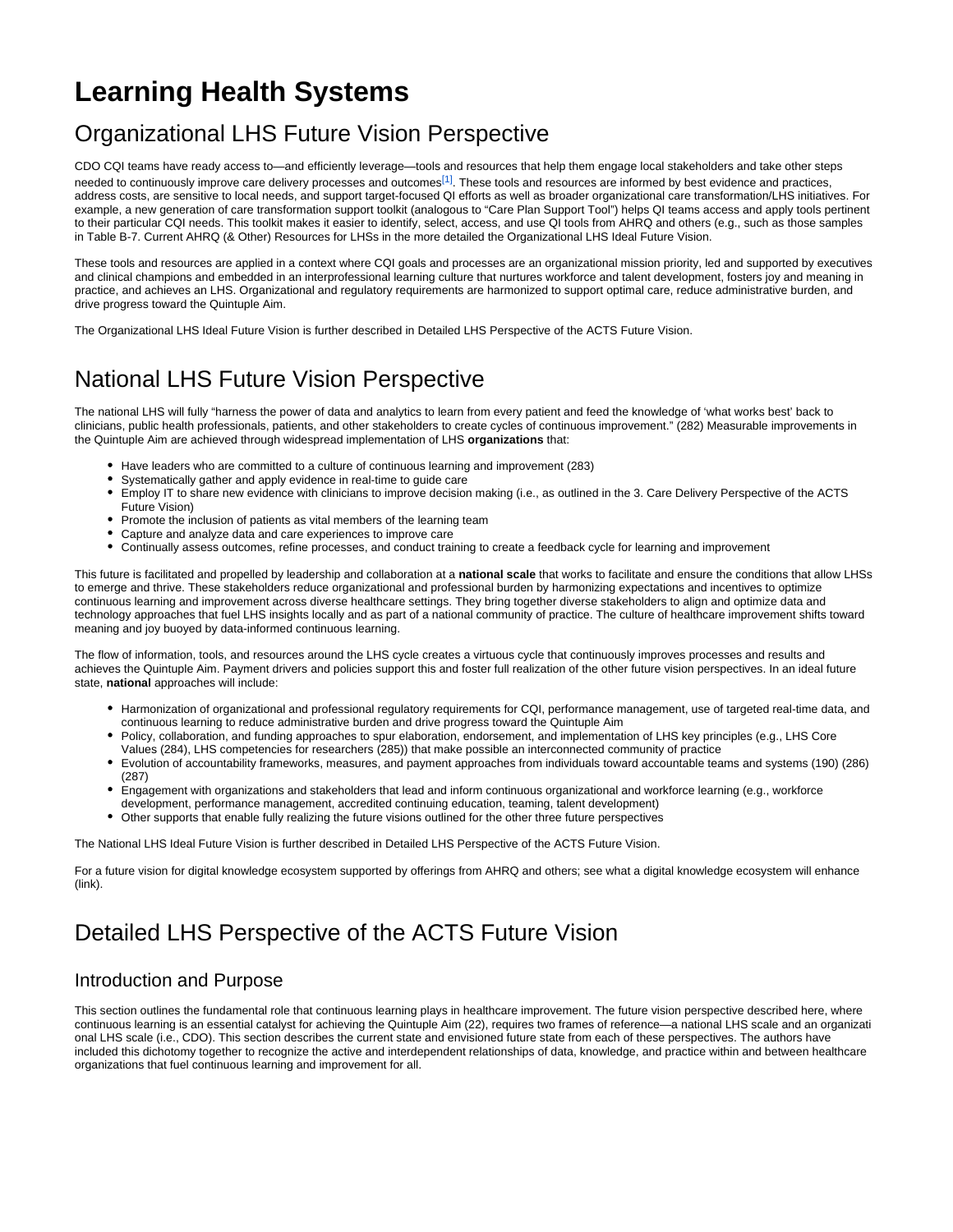<span id="page-1-0"></span>AHRQ defines an LHS as, "a health system in which internal data and experience are systematically integrated with external evidence, and that knowledge is put into practice." (283) As a result, patients get higher quality, safer, more efficient care, and healthcare delivery organizations become better places to work." The idea was first conceptualized in a 2006 workshop (288) organized by the U.S. IOM, and progressively developed through several convenings, publications, and ongoing initiatives[.](#page-6-1)<sup>[2]</sup> In 2011, the IOM's (now the National Academy of Medicine) Digital Learning Collaborative described a shared value framework for both the national and organizational LHS perspective in which, "progress in science, informatics, and care culture align to generate new knowledge as an ongoing, natural by-product of the care experience, and seamlessly refine and deliver best practices for continuous improvement in health and healthcare." (289)

In this vision, organizations—as LHSs—embody a "cyber-social system of people and technology" (290) that supports iterative learning cycles that turn data into knowledge that informs practice and generates data from practice that creates new knowledge, and so on. In this publication, Charles Friedman et al. explain that, "Learning cycles can occur at varying levels of scale. They can be undertaken by a single organization, by networks of otherwise independent organizations, by specialized disciplines that span organizational, legal, and geographic boundaries, and across geographical regions varying in size, from counties to states/provinces to entire nations. Because the actions necessary to execute learning cycles are, to a significant degree of approximation, invariant across these levels of scale, LHSs exhibit important fractal-like properties of self-similarity. The infrastructure supporting LHSs is capable of delivering the same services at any level of scale." Therefore, at a national scale, a community of many LHSs create opportunities to harness the large-scale creation and utilization of data to and from practice to support continuous learning and healthcare improvement within and across CDOs.

<span id="page-1-1"></span>With this described framework, LHS approaches encompass activities which may be labeled "care transformation." These include (e.g., redesigning care delivery processes broadly to achieve outco[m](#page-6-2)es more aligned with the Quintuple Aim<sup>[3]</sup> (23)), Redesigning care processes may be target-focused QI (e.g., redesigning care processes to improve a particular performance measure over a focused time period), or CQI where targeted improvement efforts are managed as an ongoing rather than time-limited initiatives.

However, the LHS methodology is to advance the efficiency and sustainability of continuous improvement by building systematic capability for learning, itself. The LHS future, then, is a catalyst for bringing the Roadmap's Care Delivery Perspective of the ACTS Future Vision (improving the efficiency, efficacy, and experience of care team work) and the Resource Developers' Perspective of the ACTS Future Vision (advancing the utility of data and data systems to improve care) to fruition in a local and national context. Through LHS approaches, organizations identify, customize, and optimize improvement tools and processes that meet their unique needs. In the context of their own environments, learning activities produce data and are informed by that data, and they are collaboratively studied and honed (at different scales) so that they can become more effective and efficient in promoting change. When LHSs operate at a national system scale, their data, insights, and methods accelerate the community's learning which, in turn, elevates learning at the organizations. These fruits not only include optimization of improvement-related tools and resources, but engagement of the healthcare workforce in collaborative leadership (for improvement) that builds meaning.

#### Organizational LHS Perspective Current State

Although CDOs and the healthcare workforce is widely engaged in some manner of QI (i.e., CQI) efforts, only a small number of healthcare organizations are pursuing LHS approaches (i.e., leadership-led culture of learning, producing/consuming data to/from practice to inform CQI, embedded expertise to support continuous learning).

Precisely because CDOs and support organizations are pursuing so many different approaches for care transformation, most are unable to allocate time and resources to take a reflective and data-informed organization-wide approach to learning from their own care delivery performance. They are surrounded by data from practice and outcomes of care but lack the means to derive meaning from that data that can inform continuous improvement. The result is preventable harm and an inability to address care quality in a substantive way.

Healthcare policy, payment, and accountability approaches do not favor collaborative, interprofessional learning and improvement at an organization, practice, and team level.

As described in the Roadmap report, the journey toward value-based care currently includes a number of obstacles to interprofessional collaborative practice, let alone interprofessional practice-based learning. Within CDOs, efforts to support documentation for billing and reimbursement take time and resources away from patients, but prevent the broader healthcare workforce from Workforce burnout—defined as, "a syndrome characterized by emotional exhaustion that results in depersonalization and decreased personal accomplishment at work"—is an increasingly recognized problem resulting from the complex demands on clinicians.

The environment of myriad regulatory and professional expectations for organizations and clinicians/care teams, respectively, to participate in CQI (including clinical performance improvement) is a major driver of clinician burnout. (291)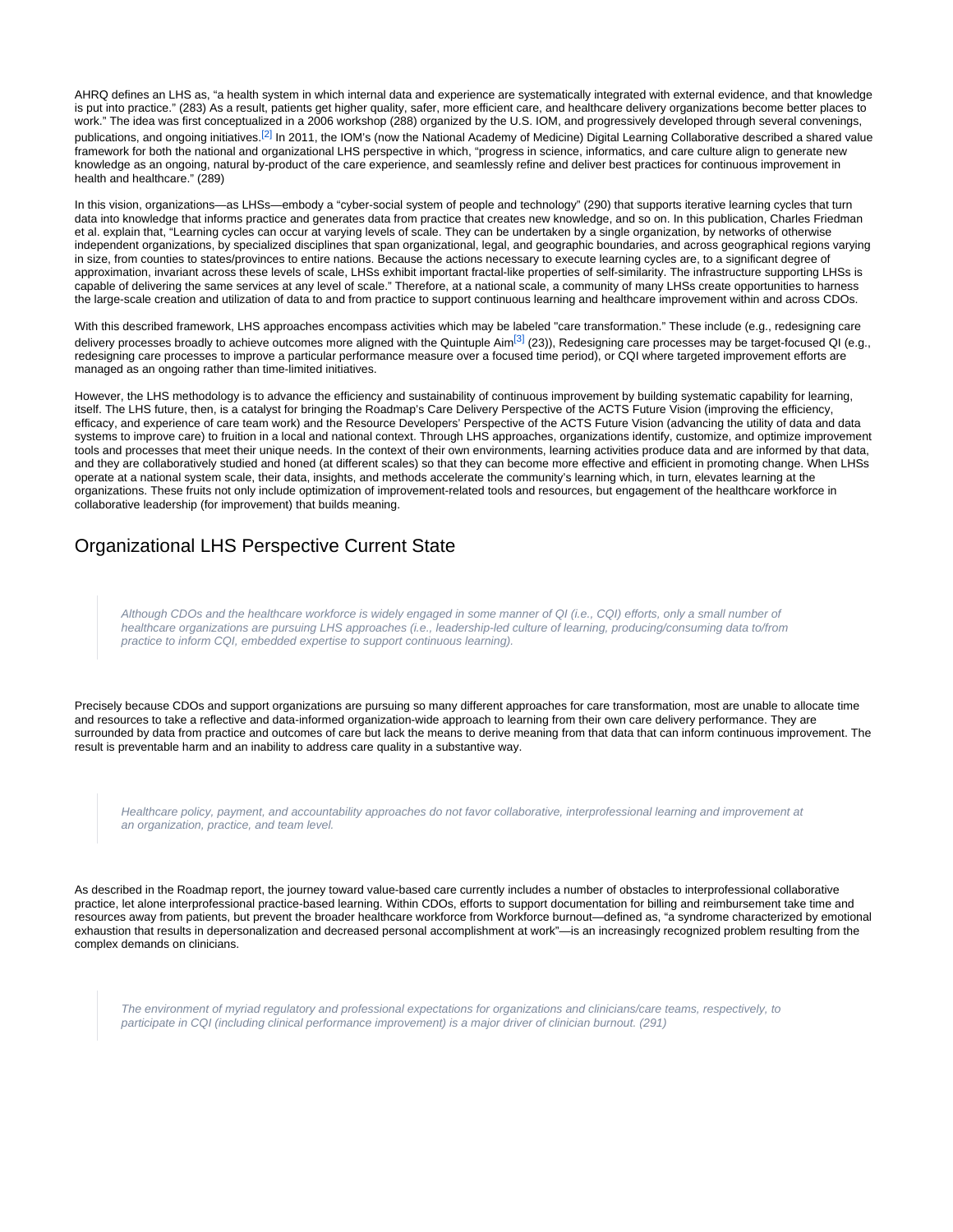"The emotionally exhausted clinician is overwhelmed by work to the point of feeling fatigued, unable to face the demands of the job, and unable to engage with others." Aside from the deleterious effect burnout has on health professionals, it has been shown to adversely affect the quality of care and patient safety (292). The abundance and complexity of quality- and performance-related expectations has also resulted in a significant (if unintended) quagmire of administrative burdens that CDOs and their workforce must bear (e.g., organizational requirements from CMS and the Joint Commission, professional requirements such as Continuing Board Certification, aka MOC). Further, the lack of meaningful clinician engagement and leadership in CQI processes is an identified factor (283) that places the Quintuple Aim out of reach in the current state.

Improvement tools and resources are underused because there is little or absent infrastructure (i.e., time, people, resources) that can make them usable and effective to address the local "real life" contexts of individual CDOs.

A growing number of tools, resources, and platforms have been advanced by AHRQ and others (see Table B-7. Current AHRQ (& Other) Resources for LHSs) to support LHS values (i.e., CQI and care transformation) via national, organizational, and team/individual approaches. These resources range from broad, capacity-building workforce development curricula (e.g., TeamStepps (293)) to embedded practice-based products (CAHPS® Clinician & Group Survey (294)) to data-sharing frameworks to support clinical decision making (CDS Connect (98)). These programs include collaborative approaches for convening, funding, and fostering limited communities-of-practice for organizations and individuals utilizing these tools.

To make use of this catalog of different tools and resources, individual CDOs must:

- **Navigate** multiple, variegated sources for tools and resources
- Possess staff time/expertise to **identify** those resources that meet their needs (broadly stated)
- Be able to **customize** those tools/resources to their setting and specific needs
- Have resources to **lead** or **coach** others on resource/tool implementation
- **Measure/reflect** on the impact that the tool/resource is having on clinical performance/care outcomes in order to identify opportunities for improvement

Considering these steps within a single organization, let alone across multiple organizations, it is apparent that the resources currently required to identify, customize, and manage the implementation of multiple CQI/care transformation tools are significant, if not out of reach. Putatively, this may contribute to poor or variable utilization of these tools across CDOs.

LHS leaders, core values, and an incipient community of practice (291) provide an encouraging vision of the future but are insufficiently distributed and supported to lead substantive change for the larger healthcare system.

LHS visionaries and practitioners have been working together for more than 10 years to create a framework for LHS implementation. In recent years, these efforts have yielded LHS researcher core competencies (295), core values (296), collaborative implementation initiatives (e.g., LHS Centers of Excellence (297)), and case studies (298). The University of Michigan oversees an open-source Learning Health Systems journal (299), edited by Dr. Charles Friedman, who helped explore the concept of LHSs in 2010 through IOM while at the ONC. International efforts in support of LHS implementation include the Learning Healthcare Project (UK) (300) and the Swiss LHS (301).

U.S. efforts have laid the groundwork for domestic LHS implementation, but the national and local organizational resources required for broad implementation are not yet in place. The current state observations in this appendix are, collectively, the evidence of the obstacles that separate LHS aspirations from widespread implementation.

### Organizational LHS Ideal Future Vision

In an ideal future state, CDOs and their partners will endorse and implement LHS core values (284). Design and operation of LHSs are derived from the following core values (296):

- 1. **Person-Focused:** The LHS will protect and improve the health of individuals by informing choices about health and healthcare. The LHS will do this by enabling strategies that engage individuals, families, groups, communities, and the general population, as well as the U.S. healthcare system as a whole.
- 2. **Privacy:** The LHS will protect the privacy, confidentiality, and security of all data to enable responsible sharing of data, information, and knowledge, as well as to build trust among all stakeholders.
- 3. **Inclusiveness:** Every individual and organization committed to improving the health of individuals, communities, and diverse populations, who abides by the governance of the LHS, is invited and encouraged to participate.
- 4. **Transparency:** With a commitment to integrity, all aspects of LHS operations will be open and transparent to safeguard and deepen the trust of all stakeholders in the system, as well as to foster accountability.
- 5. **Accessibility:** All should benefit from the public good derived from the LHS. Therefore, the LHS should be available and should deliver value to all, while encouraging and incentivizing broad and sustained participation.
- 6. **Adaptability:** The LHS will be designed to enable iterative, rapid adaptation and incremental evolution to meet current and future needs of stakeholders.
- 7. **Governance:** The LHS will have that governance which is necessary to support its sustainable operation, to set required standards, to build and maintain trust on the part of all stakeholders, and to stimulate ongoing innovation.
- 8. **Cooperative and Participatory Leadership:** The leadership of the LHS will be a multistakeholder collaboration across the public and private sectors including patients, consumers, caregivers, and families, in addition to other stakeholders. Diverse communities and populations will be represented. Bold leadership and strong user participation are essential keys to unlocking the potential of the LHS.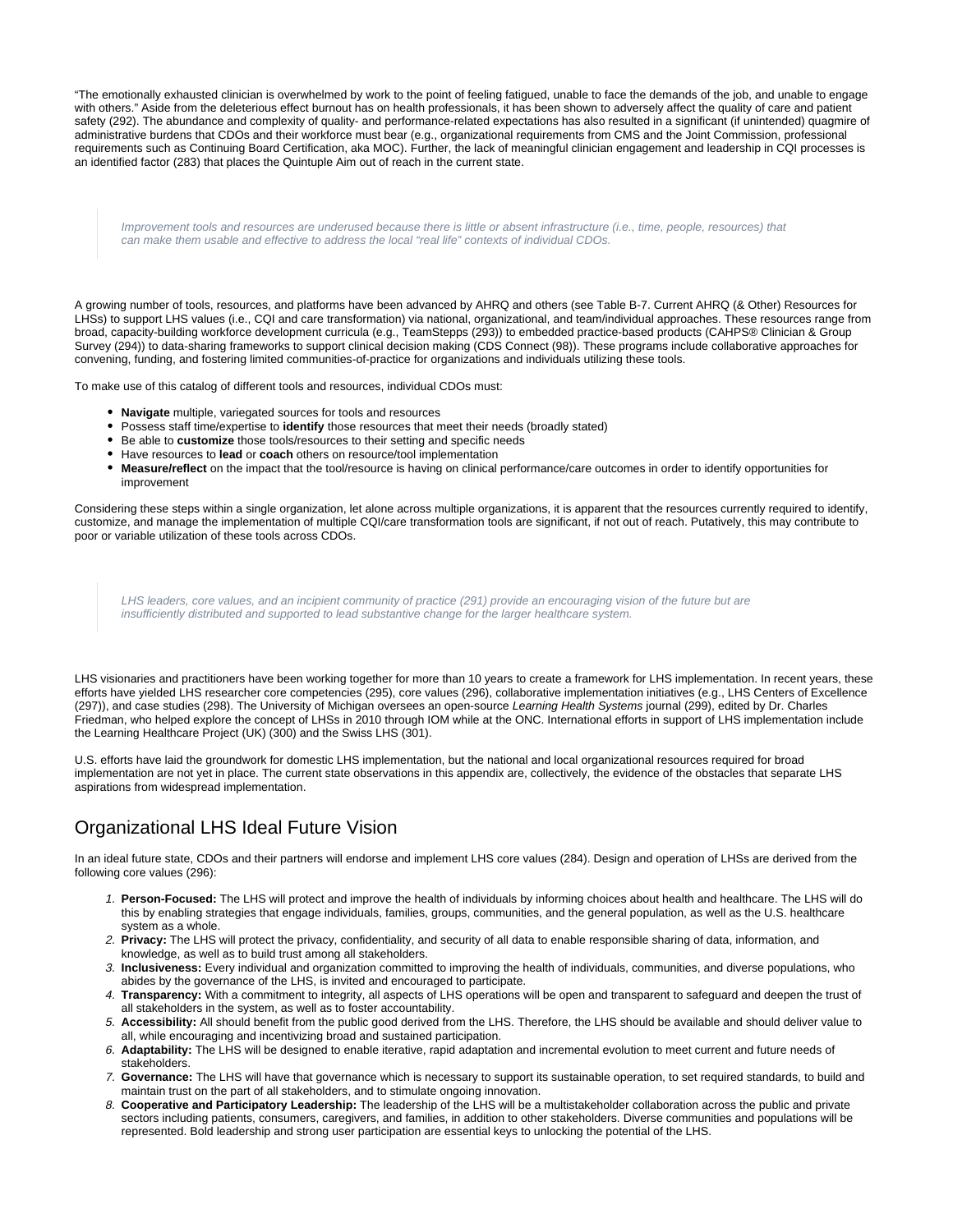- 9. **Scientific Integrity:** The LHS and its participants will share a commitment to the most rigorous application of science to ensure the validity and credibility of findings, and the open sharing and integration of new knowledge in a timely and responsible manner.
- 10. **Value:** The LHS will support learning activities that can serve to optimize both the quality and affordability of healthcare. The LHS will be efficient and seek to minimize financial, logistical, and other burdens associated with participation.

CDOs will use an LHS to implement a leadership-instilled learning culture.

With an institution-wide learning culture that is led from the top, CQI will be synonymous with institutional mission-priorities and harmonized with workforce development, performance management, and a caring approach to patients and communities.

The ranks of improvement personnel will be expanded to include all organizational stakeholders, from the healthcare workforce to patients with lived experience, families, and community-based public representatives.

The learning culture will value and engage clinicians and interprofessional teams in collaborative leadership of continuous learning and improvement that fosters joy and meaning in practice.

CDOs will invest in human capital (e.g., learning/change-management professionals, researchers) that lead and facilitate continuous learning and improvement.

To address the gaps of translating knowledge to practice and producing knowledge from practice, organizations will dedicate resources to build organizational competency for continuous learning and change management. These approaches will include:

- Recruitment, training, and professional development of learning professionals who can work collaboratively and interprofessionally to identify /select, inform, and coach individuals, teams and systems on the use and customization of LHS implementation resources (e.g., care transformation support tools) in the context of workforce development, talent development, and performance management
- IT personnel to lead/support access to, and optimization of, LHS implementation resources
- Researchers who help their organization reflect on its own performance/improvement and create knowledge from practice that can be shared with other LHSs

CDOs will achieve real-time and near real-time data collection and analysis that informs continuous learning and improvement.

LHSs use health IT tools and resources as both producers and consumers of local (and collected national) data from practice that informs learning and improvement in practice. These approaches include:

- Benchmarking using a variety of data sources (own system, other like systems, regional, U.S., commercial, and CMS claims)
- Information is easy to see and digest to allow rapid pivots in LHS learning cycles, and modification to data collection elements accommodates rapid pivots
- Data collection and analysis methods result in decreased workforce burden and an increase in targeted, actionable, patient-centered improvements

The LHS will have care transformation support tools that provide the means to leverage national and local/institutional LHS knowledge to achieve practice-based improvement that is both informed by evidence and customized to local settings.

At the institution level, access to enhanced technology tools (e.g., a dynamic portal to access/apply care transformation tools and resources) will buoy continuous learning and improvement efforts. These resources will support the work of the improvement workforce (including patients and communities) by providing solutions that are informed by evidence but customizable to local practice settings. With key information/elements that are customizable for each local institution's needs/setting, these tools will be developed from, and continuously shaped by, the learning cycle(s) of LHSs locally and nationally.

CDOs will observe increased efficiency in improvement efforts, improved outcomes, and lower workforce burnout due to integration of continuous learning into every aspect of system processes.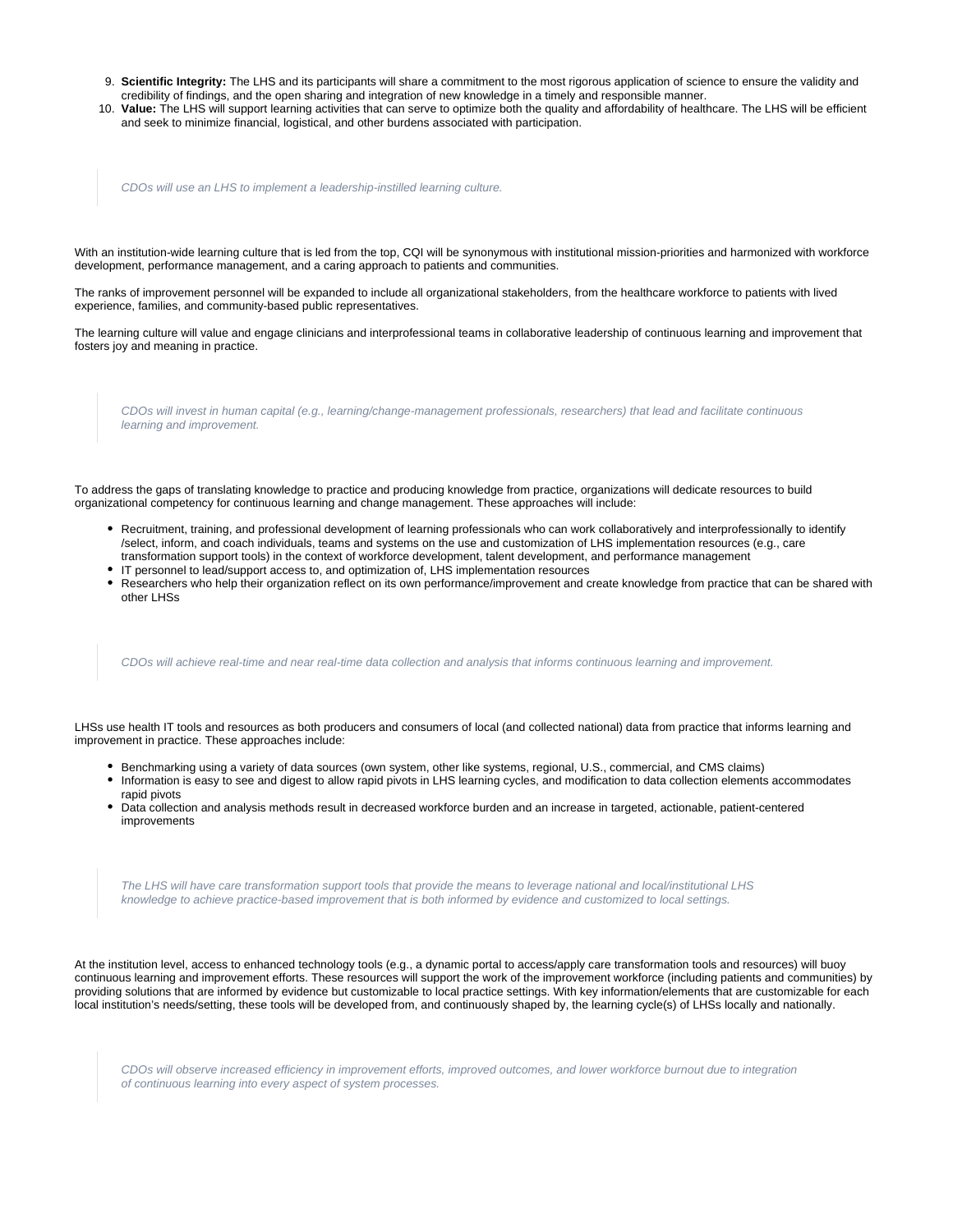Via a learning culture and dedicated resources to support its implementation, organizations will have ready access to measures of their own progress as an LHS by which to benchmark and validate the business case (i.e., ROI) for investing in LHS approaches.

| <b>National LHS Perspective Current State</b>                                                                                                                                                                                                                                                                                                                                                     |  |  |  |
|---------------------------------------------------------------------------------------------------------------------------------------------------------------------------------------------------------------------------------------------------------------------------------------------------------------------------------------------------------------------------------------------------|--|--|--|
| There is no shared vision broadly adopted across all key stakeholder groups about what the various national LHS components<br>should look like to help focus efforts.                                                                                                                                                                                                                             |  |  |  |
| LHS core values (296), leadership and process features, workforce competencies (for research professionals), and frameworks for computable biomedical<br>knowledge have been defined, elaborated, and adopted by a nascent LHS community of practice. However, these approaches have not been formally<br>adopted nor prioritized and resourced for implementation broadly at the national level. |  |  |  |
| There is no universally adopted mechanism for coordinating the many efforts focused on achieving LHS results in unhelpful<br>redundancies, inefficiency, and suboptimal progress toward goals.                                                                                                                                                                                                    |  |  |  |
| The framework for LHS implementation at a national level requires active collaboration among multiple stakeholders to enable standards and processes for<br>data interoperability, research, and learning.                                                                                                                                                                                        |  |  |  |
| It is difficult for participants around the cycle to find, access, and implement useful information, resources, and tools.                                                                                                                                                                                                                                                                        |  |  |  |
| Spread across many disparate/isolated systems and not packaged and organized in ways where they can be mapped to specific needs, existing<br>information, resources, and tools are not represented in a standardized fashion to facilitate identification and application, nor are they evaluated<br>adequately to support evidence-based use.                                                    |  |  |  |
| Continuous learning is not prioritized as a healthcare workforce imperative.                                                                                                                                                                                                                                                                                                                      |  |  |  |

This and other challenges result in slow progress addressing suboptimal healthcare outcomes.

#### National LHS Ideal Future Vision

In the ideal future state, national LHS approaches will result in continuous improvement in Quintuple Aim outcomes. Continuous learning healthcare will provide information/evidence and resource flow resulting in **efficient and rewarding processes and desired outcomes** for participants at all points around the LHS cycle.

An LHS will harmonize policies and incentives from payers, regulatory bodies, and others to support a virtuous LHS cycle.

Harmonization of organizational and professional regulatory requirements for CQI and clinical performance and alignment of payment incentives to valuebased care (i.e., targeted, real-time performance/outcome measures that build a learning and improvement dataset) reduce administrative burden for organizations and their healthcare workforce. As a result, organizations turn their time and effort toward LHS approaches that drive progress toward the Quintuple Aim. Regulatory bodies and policymakers continue their vigilance to reduce or eliminate unhelpful siloes and fragmented efforts, information, tools, and resources.

Having an LHS will be a national healthcare priority for policymakers, collaborative agencies, and Federal and foundational funders.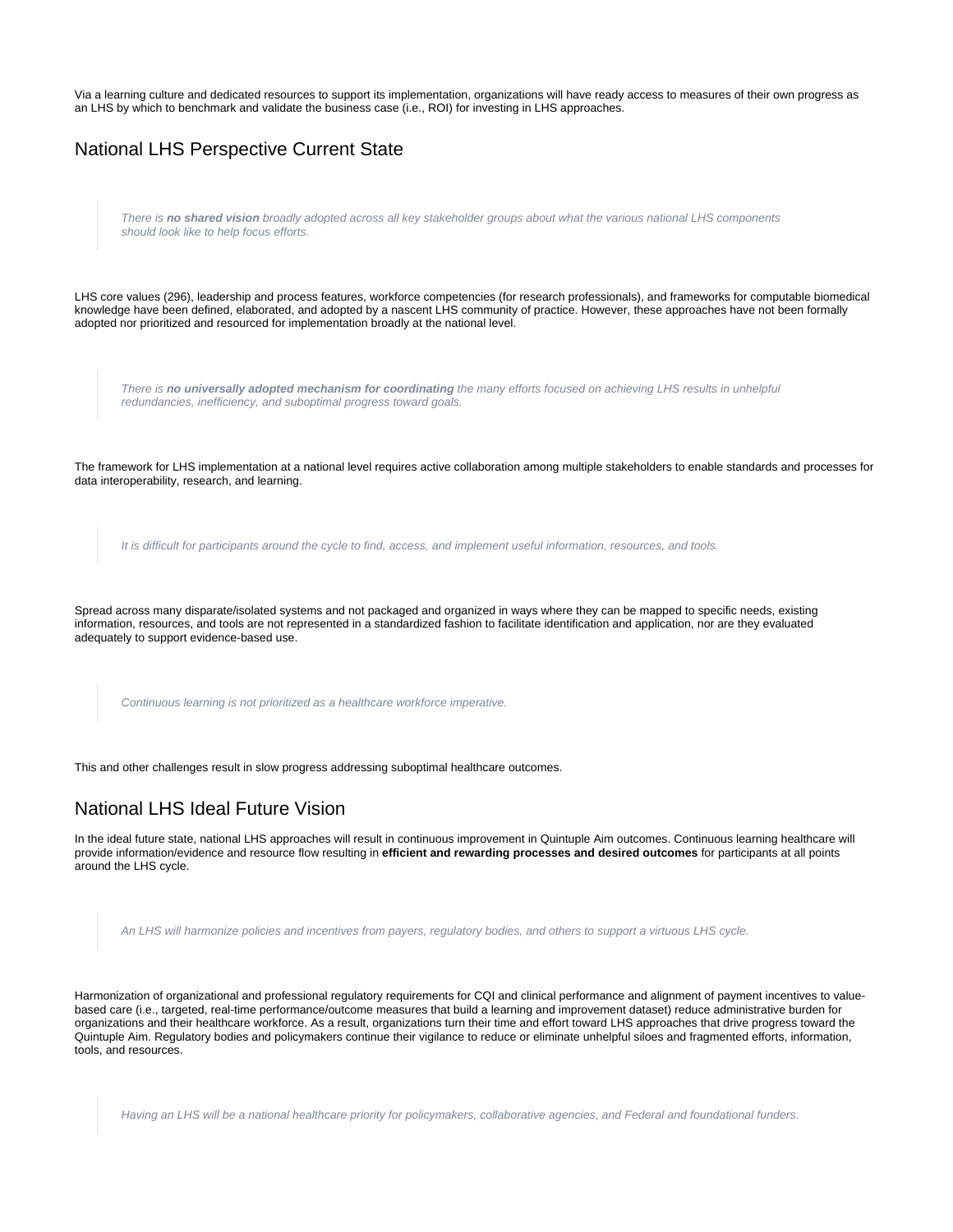Policy leadership, collaboration, and funding approaches spur elaboration, endorsement, and implementation of LHS key principles (e.g., LHS core values (284), LHS competencies for researchers (285)) that make an interconnected community of practice possible.

An LHS will prioritize inter- and intraorganizational continuous learning and improvement as a workforce imperative.

Organizations and stakeholders that lead and inform continuous organizational and workforce learning (e.g., workforce development, performance management, accredited continuing education, teaming, and talent development) will support the local and national needs of LHSs.

Using an LHS will facilitate easy access to optimal tools/resources for continuous learning and improvement.

Optimal tools/resources for continuous learning and improvement may have the following characteristics:

- Provision of key information and simplified categorization (i.e., "tagging") that allows end users to compare and contrast different tools and resources on the basis of resources required to implement, infrastructure requirements, workforce training requirements, etc.
- Alignment with harmonized regulatory and professional expectations (e.g., process improvement and outcome metrics are neatly aligned with endorsed measures such as NQF, CMS Quality Measures and Improvement Activities, NCQA, Hedis, etc.; CQI interventions clearly aligned with improvement outcomes: morbidity, mortality, opioid CDS aligned with opioid-related death and adverse drug events, ED/hospitalization metrics)
- Users/consumers have access to optimal LHS implementation tools/resources **when, where, and how they are needed** to optimize decisions, actions, and outcomes (e.g., offerings adhere to standards and are curated and accessible via integrated portals and marketplaces)

#### Assets Currently Available Related to Future Vision

Table B-7. Current AHRQ (& Other) Resources for LHSs includes a list of resources and tools currently available to support the care transformation (i.e., CQI) work of CDOs, support organizations, and QI professionals.

| #               | <b>Resource</b>                                     | Current State/AHRQ: (Guidance, Evidence, Tools)                                                                                                                                                                                                                  |
|-----------------|-----------------------------------------------------|------------------------------------------------------------------------------------------------------------------------------------------------------------------------------------------------------------------------------------------------------------------|
| 1.              | AHRQ Landing Page on<br><b>LHSs</b>                 | AHRQ conducts research and provides training, tools, and data to help healthcare delivery organizations of every size<br>move toward becoming LHSs (24)                                                                                                          |
| 2               | <b>AHRQ Impact Case</b><br>Studies (302)            | Examples of how AHRQ tools and resources support QI and care transformation                                                                                                                                                                                      |
| 3               | <b>AHRQ Tools for Quality</b><br>and Patient Safety | Practical, research-based tools and other resources (303) to help a variety of healthcare organizations, providers, and<br>others make care safer in all healthcare settings, such as the Reducing Diagnostic Errors in Primary Care Pediatrics<br>Toolkit (304) |
| 4               | <b>CDS</b> Interventions<br>/Artifacts              | Tool to help primary care clinicians select preventive interventions for patients (ePSS) from CDS Connect                                                                                                                                                        |
| 5               | Opioid and Substance<br>Use Resources               | From opioid and substance use resources from The Academy (270)                                                                                                                                                                                                   |
| 6               | EvidenceNOW Tools for<br>Change                     | Tools for Change (75) to improve heart health from EvidenceNOW initiative                                                                                                                                                                                        |
| 7               | Tools for Clinicians and<br>Providers               | Tools for clinicians and providers                                                                                                                                                                                                                               |
| 8               | Tools for Hospitals and<br><b>Health Systems</b>    | Tools for hospitals and health systems                                                                                                                                                                                                                           |
| 9               | Tools for prevention and<br>Chronic Care            | Tools for prevention and chronic care                                                                                                                                                                                                                            |
| 10 <sup>1</sup> | Data Resources                                      | Data resources (305)                                                                                                                                                                                                                                             |
| 11 <sup>1</sup> | Research Data and Tools                             | Research Data and Tools (306)                                                                                                                                                                                                                                    |
| 12 <sup>1</sup> | CAHPS database                                      | CAHPS database (307) results from patient care experience assessment surveys                                                                                                                                                                                     |
|                 | 13 AHRQ Quality Indicators<br>Website               | AHRQ Quality Indicators (308)                                                                                                                                                                                                                                    |
|                 | 14 PSNet                                            | Primers, tools, and resources for improving patient safety (261)                                                                                                                                                                                                 |